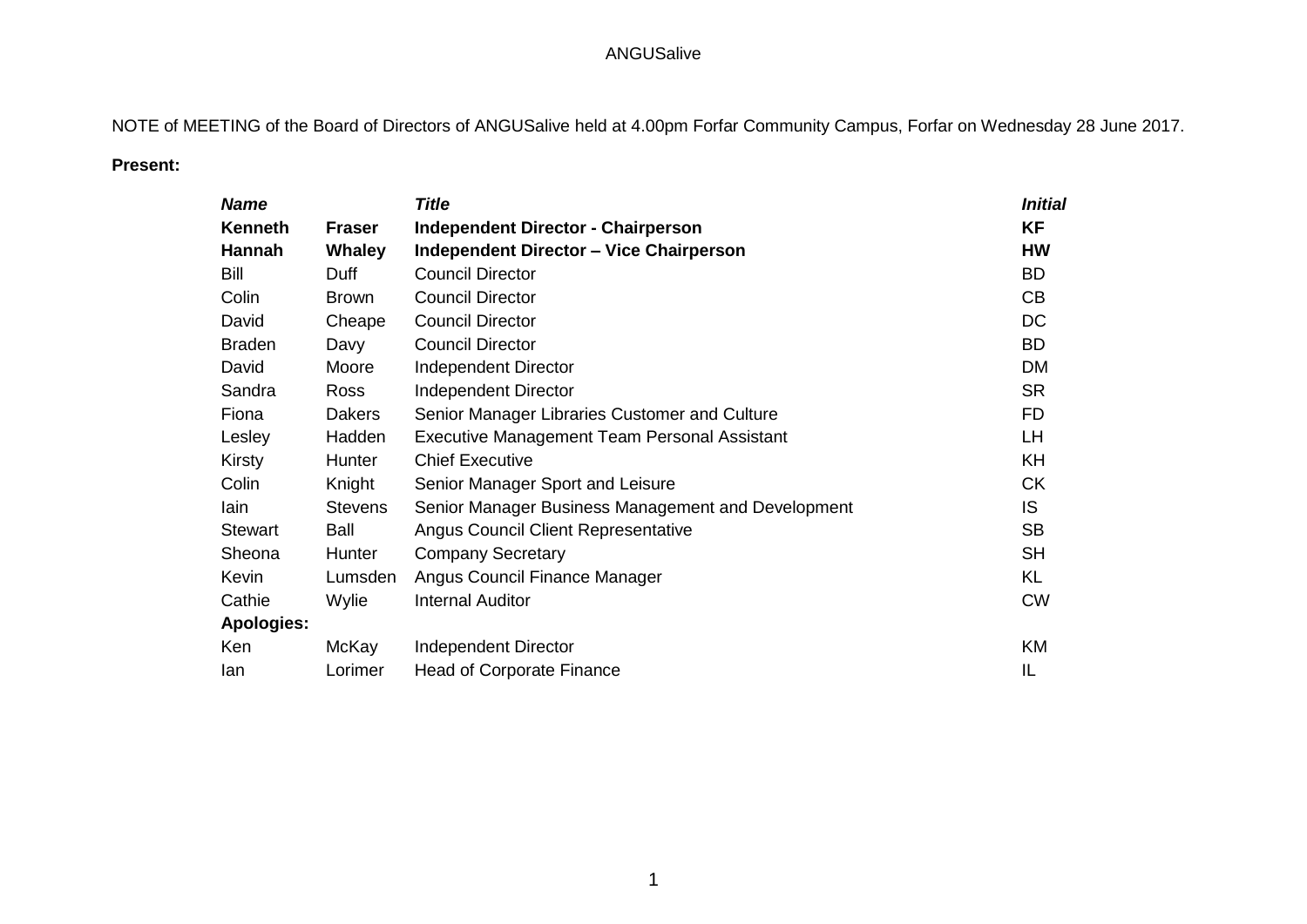| <b>Item No</b> | <b>Note</b>                                                                                                                                                                                                |
|----------------|------------------------------------------------------------------------------------------------------------------------------------------------------------------------------------------------------------|
| 1.             | <b>Welcome &amp; Apologies</b>                                                                                                                                                                             |
|                | KF welcomed everyone to the meeting.<br>Apologies were received from Ken McKay and Ian Lorimer                                                                                                             |
|                |                                                                                                                                                                                                            |
| 2.             | <b>Declarations of Interest</b>                                                                                                                                                                            |
|                | Directors were asked to consider whether they had any declarations of interest in relation to any item on the agenda<br>for the meeting.                                                                   |
|                | Kenneth Fraser and Cllr David Cheape and declared an interest in Report 37_17 Proposed Business Improvement<br>District_Carnoustie                                                                         |
| 3.             | Minutes of Meeting on Thursday 27 April 2017                                                                                                                                                               |
|                | The Directors approved the minutes of the above meeting.                                                                                                                                                   |
|                | Proposed as an accurate reflection of the meeting by BD and seconded by HW                                                                                                                                 |
| 4.             | Matters arising from the Minute of Meeting on Thursday 27 April 2017                                                                                                                                       |
|                | No items raised.                                                                                                                                                                                           |
|                |                                                                                                                                                                                                            |
| 5.             | ANGUSalive Board & Trading Subsidiary- Director appointments                                                                                                                                               |
|                | KH advised ANGUSalive had received formal notification from Angus Council on the decision to appoint Cllr David<br>Cheap, Cllr Bill Duff, Cllr Braden Davy and Cllr Colin Brown to the Board of Directors. |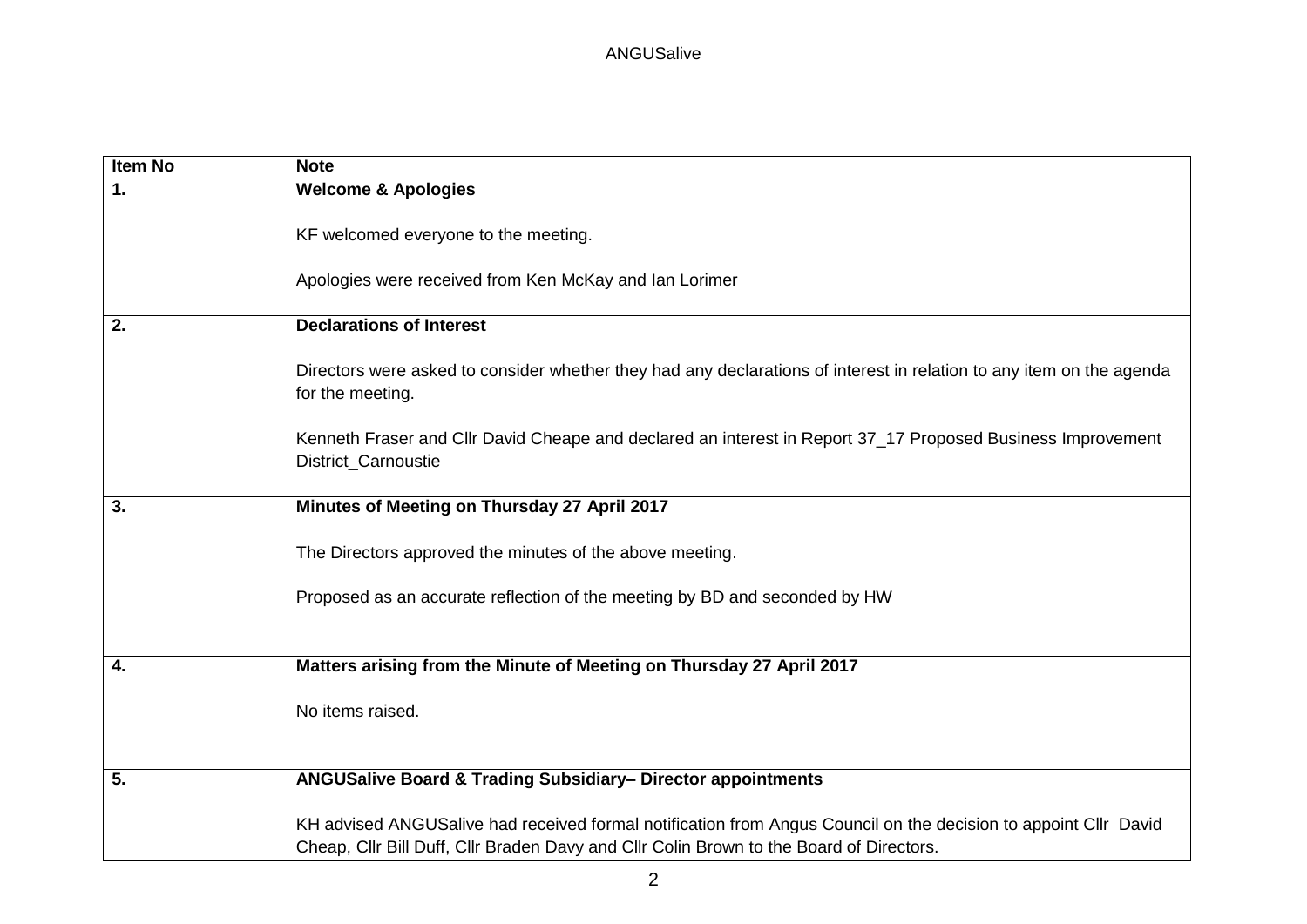| <b>Note</b>                                                                                                                                                                                                                                                                                                                                                                                                                    |
|--------------------------------------------------------------------------------------------------------------------------------------------------------------------------------------------------------------------------------------------------------------------------------------------------------------------------------------------------------------------------------------------------------------------------------|
| The Directors of ANGUSalive made the following resolution to ratify the appointment of, David Maxwell Cheape,<br>Braden Christopher Davy, Colin Brown, William Duff each as a Director of the Company as of 16 May 2017.                                                                                                                                                                                                       |
| KF highlighted a Governance issue and advised the appointment of the Council reps on ANGUSalive terminated<br>once they cease to be a Council member however, the Articles of Association for Angus CLT (Trading) make no<br>reference to the fact certain directors are only appointed by virtue of their being a council member.                                                                                             |
| KF requested the Articles of Association for Angus CLT (Trading) Limited are amended to ensure the appointment of<br>Council directors ceases automatically when they cease to be a council member.                                                                                                                                                                                                                            |
| The Board agreed in principle to amend the Articles of Association of Angus CLT (Trading) Limited.                                                                                                                                                                                                                                                                                                                             |
| Angus Council Legal & Democratic Services to draft the resolution and revisel to the Articles.                                                                                                                                                                                                                                                                                                                                 |
| KF confirmed he would stand down for Angus CLT (Trading) Limited effective immediately as from Wednesday 28<br>June 2017.                                                                                                                                                                                                                                                                                                      |
| The Directors agreed BD remain on the Board for ANGUS CLT (Trading) Limited and made the following resolution<br>to appoint David Maxwell Cheape as of Wednesday 28 June 2017                                                                                                                                                                                                                                                  |
| The Board agreed the Governance and Finance Sub Committee board members remain as Sandra Ross, David<br>Moore, Bill Duff and Hannah Whaley.                                                                                                                                                                                                                                                                                    |
| KF advised the Board that he wishes to test the traditional ways of doing business and asked the board to consider<br>operating an alternate chairing arrangement with HW, Vice Chair. The primary aim of this arrangement is to assist<br>with succession-planning arrangements, to encourage the opportunities for directors to share their knowledge and<br>understanding in an environment that fosters trust and respect. |
| The arrangement are to be piloted for 12 months and are subject to evaluation. No other changes to existing<br>governance arrangements.                                                                                                                                                                                                                                                                                        |
|                                                                                                                                                                                                                                                                                                                                                                                                                                |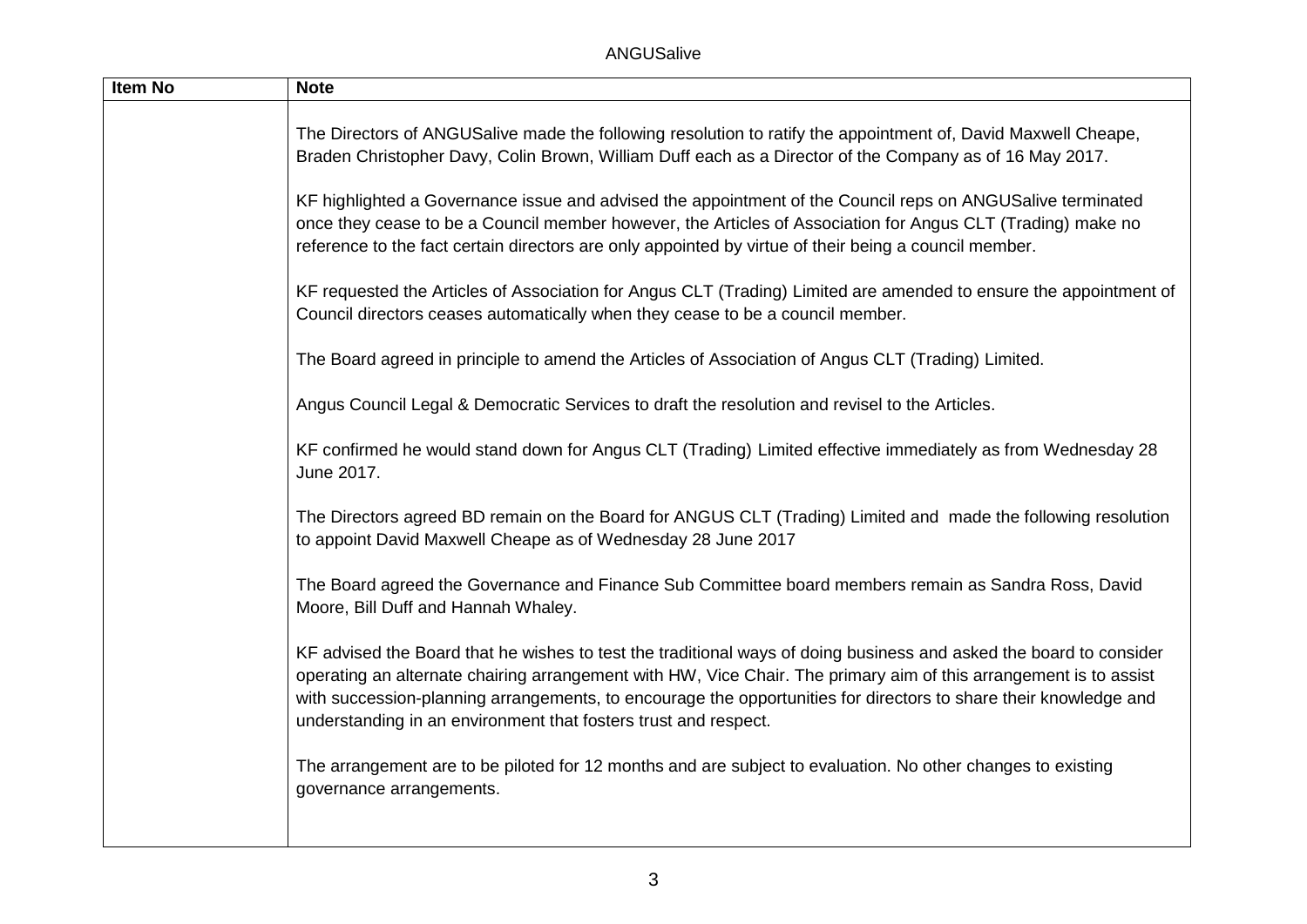| Item No                             | <b>Note</b>                                                                                                                                                                                                                                                                                                                                                                                                                                                                                                                        |
|-------------------------------------|------------------------------------------------------------------------------------------------------------------------------------------------------------------------------------------------------------------------------------------------------------------------------------------------------------------------------------------------------------------------------------------------------------------------------------------------------------------------------------------------------------------------------------|
| <b>Chief Executive Update</b><br>6. |                                                                                                                                                                                                                                                                                                                                                                                                                                                                                                                                    |
|                                     | <b>Elected Members Induction Thursday 18 May 2017</b>                                                                                                                                                                                                                                                                                                                                                                                                                                                                              |
|                                     | The ANGUSalive session held as part of the New Elected Members Induction Programme was attended by 14<br>Councillors. A second date will be arranged to provide those who were unable to attend the Webster Memorial<br>Theatre session with another opportunity to attend the presentation.                                                                                                                                                                                                                                       |
|                                     | The feedback received after the original session was very positive. Councillors said they found it informative and the<br>interactive Q&A throughout the session was beneficial.                                                                                                                                                                                                                                                                                                                                                   |
|                                     | Dementia memory box service<br>The Public Library Improvement Fund (PLIF) funded Dementia memory box service was launched in March 2017.<br>The project comprises of 30 themed bags and boxes for borrowing by library members with the aim of stimulating<br>memories and assisting in conversations between people with Dementia and their families. To date 21 out of 30<br>boxes are out on loan concurrently to library members. This is a very positive result and is great testament to project<br>leader Christine Sharpe. |
|                                     | HGIOPLS - How good is our Public Library Service - Tuesday 13 June 2017<br>KH recently met with How good is our Public Library Service assessors for a working lunch as part of the assessment<br>process.                                                                                                                                                                                                                                                                                                                         |
|                                     | FD advised HGIOPLS is designed for managers and staff to evaluate the quality and effectiveness of their service<br>provision. They can then identify areas for improvement and develop an improvement action plan.                                                                                                                                                                                                                                                                                                                |
|                                     | The framework focuses on planning, service delivery and continuous improvement. It uses five Quality Indicators<br>(QIs) as a means of self-evaluation.                                                                                                                                                                                                                                                                                                                                                                            |
|                                     | Peer assessors met with Information Advisors in June and reported they were outstanding, fantastic, engaged,<br>hardworking, committed to their work and to the service, and willing to try new thing.                                                                                                                                                                                                                                                                                                                             |
|                                     | A rating of a "very strong three" (3) demonstrates provision where strengths just outweigh weaknesses, and where<br>strengths have a positive impact on individuals' experiences.                                                                                                                                                                                                                                                                                                                                                  |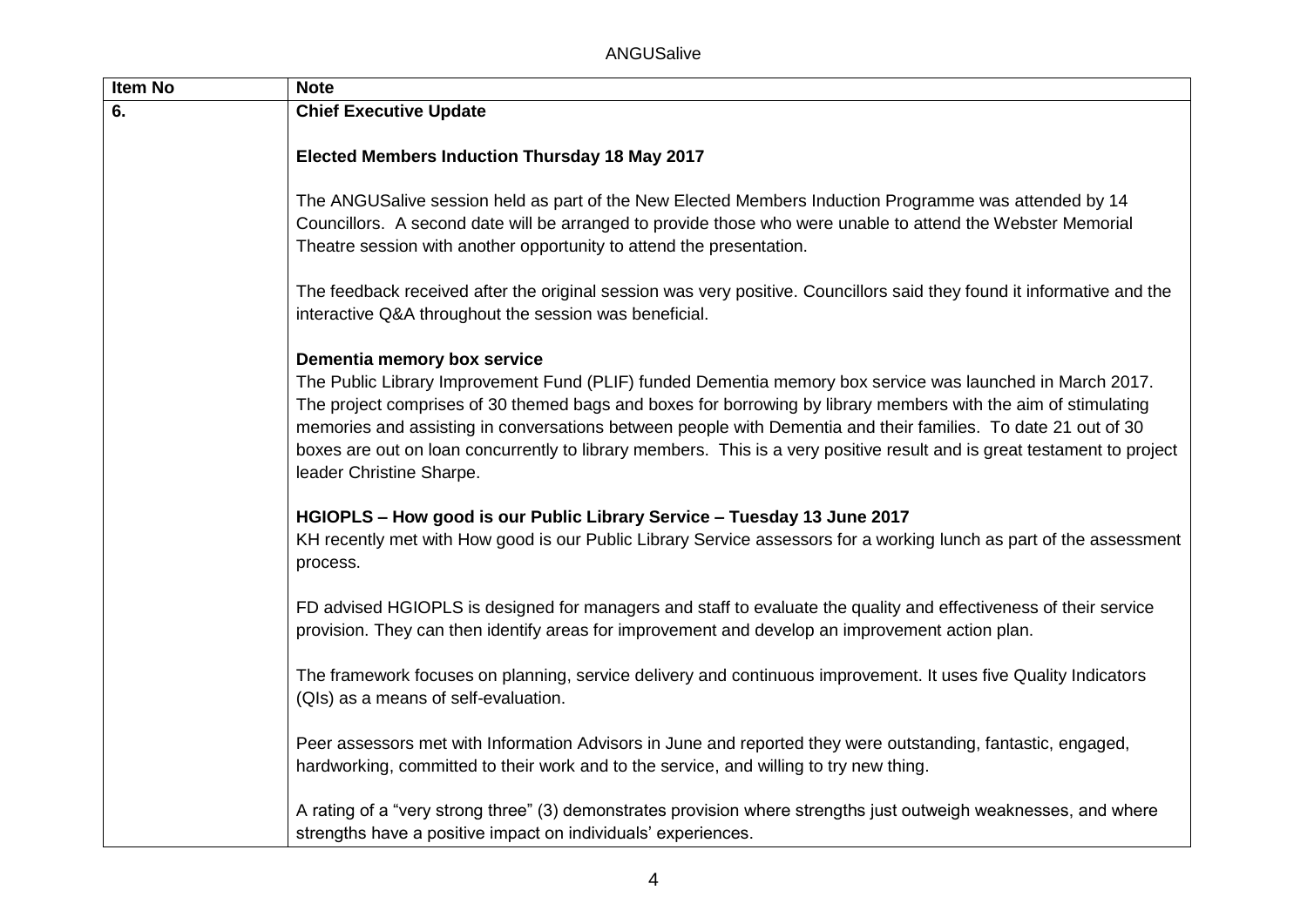| <b>Item No</b> | <b>Note</b>                                                                                                                                                                                                                                                                                                                                                                                               |
|----------------|-----------------------------------------------------------------------------------------------------------------------------------------------------------------------------------------------------------------------------------------------------------------------------------------------------------------------------------------------------------------------------------------------------------|
|                | KF asked what plans were in place to improve the score. FD confirmed when the full report was received she would<br>provide further information.                                                                                                                                                                                                                                                          |
|                | Physical Activity Framework- Friday 23 June 2017                                                                                                                                                                                                                                                                                                                                                          |
|                | A workshop facilitated by sportscotland, was held to begin the development of the framework with wider partners<br>who will form a leadership group. Through the engagement of community planning partners and broader range of<br>organisations a more strategic approach to the planning, resourcing, delivery and awareness of shared priorities and<br>outcomes across the county should be achieved. |
|                | The next session was agreed as 08 September 2017 with venue to be confirmed.                                                                                                                                                                                                                                                                                                                              |
|                | Procurement - ANGUSalive Customer and Facility Management system<br>KH advised at the Board meeting on 08 March 2017 the Board had approved the Senior Manager, Business<br>Management and Development to advertise through a tender for an ANGUSalive Customer and Facility Management<br>system and carry out an evaluation of the tenders received.                                                    |
|                | Several companies noted an interest with 5 tenders submitted. Tenders are being evaluated on the basis bidders<br>can meet or exceed the specifications and on a price / quality split. The Board previously approved the Chief<br>Executive award the contract to the preferred supplier up to a maximum average value of £50,000 p.a. based on<br>initial estimates.                                    |
|                | KH request the Board to consider and approve an increase to a maximum average value based on the cost within<br>the tender documentation received to ensure there is no delay in awarding the contract.                                                                                                                                                                                                   |
|                | The Board unanimously agreed to increase the maximum average value by £10,000 p.a. to £60,000                                                                                                                                                                                                                                                                                                             |
|                | <b>Angus Glens Walking Festival</b>                                                                                                                                                                                                                                                                                                                                                                       |
|                | KH extended her thanks to Norman Greig and the team at Countryside Adventure for delivering an extremely<br>successful AGWF on its 15 <sup>th</sup> anniversary year. This year the event made a profit with 84% of walks sold out.                                                                                                                                                                       |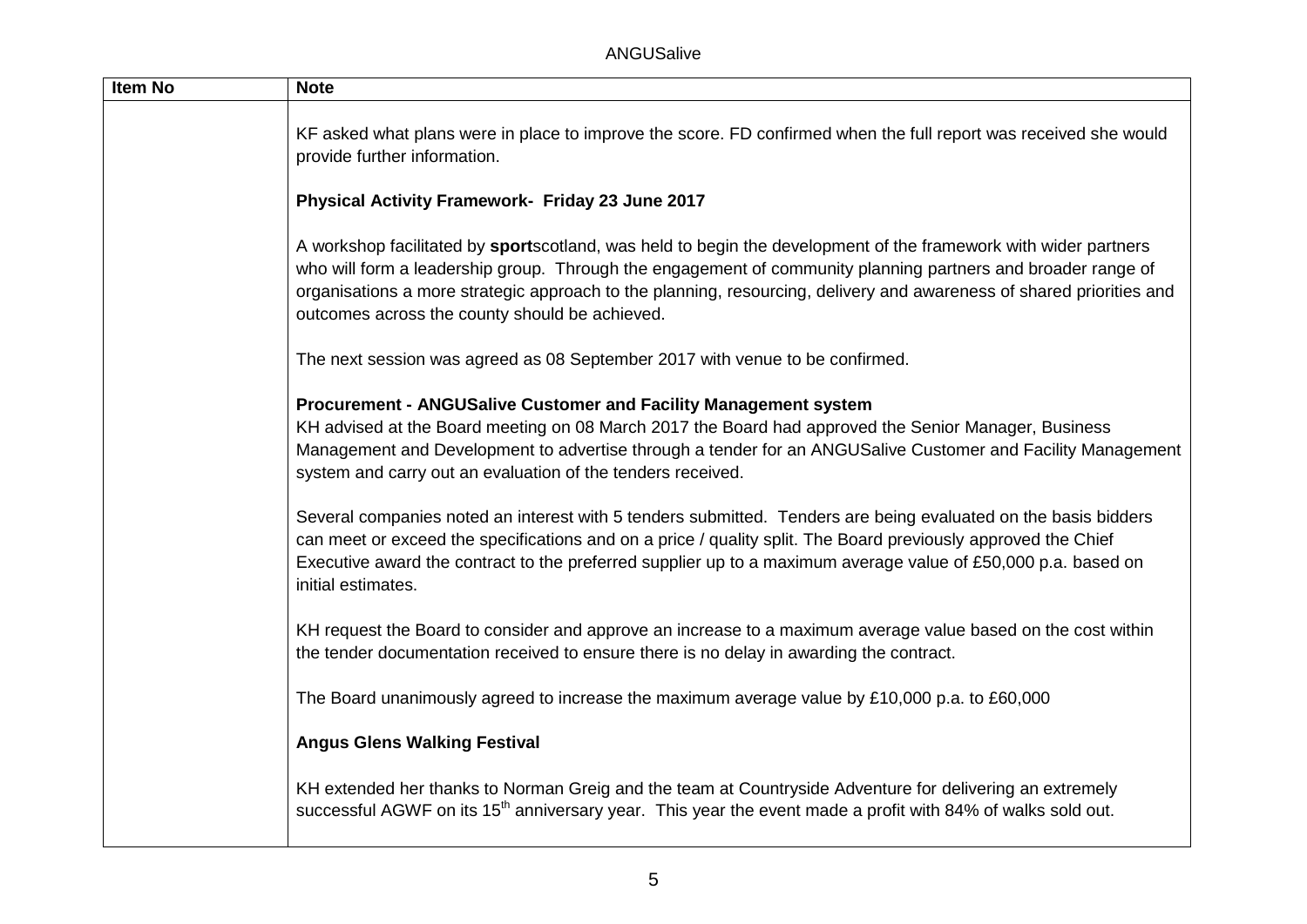| <b>Item No</b> | <b>Note</b>                                                                                                                                                                                                                                                  |
|----------------|--------------------------------------------------------------------------------------------------------------------------------------------------------------------------------------------------------------------------------------------------------------|
|                | Running a festival of this scale and complexity requires the involvement and commitment of lots of different people                                                                                                                                          |
|                | from across our team as well as our partners to ensure all aspects of the event go smoothly.                                                                                                                                                                 |
|                |                                                                                                                                                                                                                                                              |
|                |                                                                                                                                                                                                                                                              |
|                | <b>Organisational Review</b>                                                                                                                                                                                                                                 |
|                | KH highlighted the ANGUSalive Board of Directors approved the organisational review. This review is part of a wider<br>strategy to deliver our vision of 'changing lives by inspiring healthy, active and creative lifestyle choices.                        |
|                | The initial employee briefing sessions were well attended by colleagues from across the organisation on Monday 12<br>and Thursday 15 June. A copy of the presentation is available on a dedicated area on SharePoint for those who were<br>unable to attend. |
|                | The main purpose of the sessions was to share our current status, our ambition and why we need to change. We<br>also set out our approach to this review and how we will communicate with each other.                                                        |
|                | Update bulletins will be issued regularly to ensure everyone is kept informed. The first of these was sent on<br>Wednesday 21 June to share the information which has been covered.                                                                          |
|                | A request has been made to employees welcoming ideas which can be provided through a variety of channels<br>including an ideas list within the SharePoint area or by email to AAOrganisationReview mailbox.                                                  |
|                | As from 30 June an FAQs section will be on SharePoint which will include questions raised at the initial briefing<br>sessions. This list will be uploaded on a weekly basis on a Wednesday.                                                                  |
|                | Caroline Rochford, an independent HR Adviser, is working with us across all services to support the review.                                                                                                                                                  |
|                | KH highlighted ANGUSalive had received an enquiry from The Courier after they were sent a letter about the<br>organisational review. The Chairperson and Vice Chairperson were involved in the preparation of response as per<br>the media protocol.         |
|                | A letter is being issued to all members of staff to formally confirm the commencement of the organisational review as<br>required by the Managing Workforce Change Policy.                                                                                   |
|                |                                                                                                                                                                                                                                                              |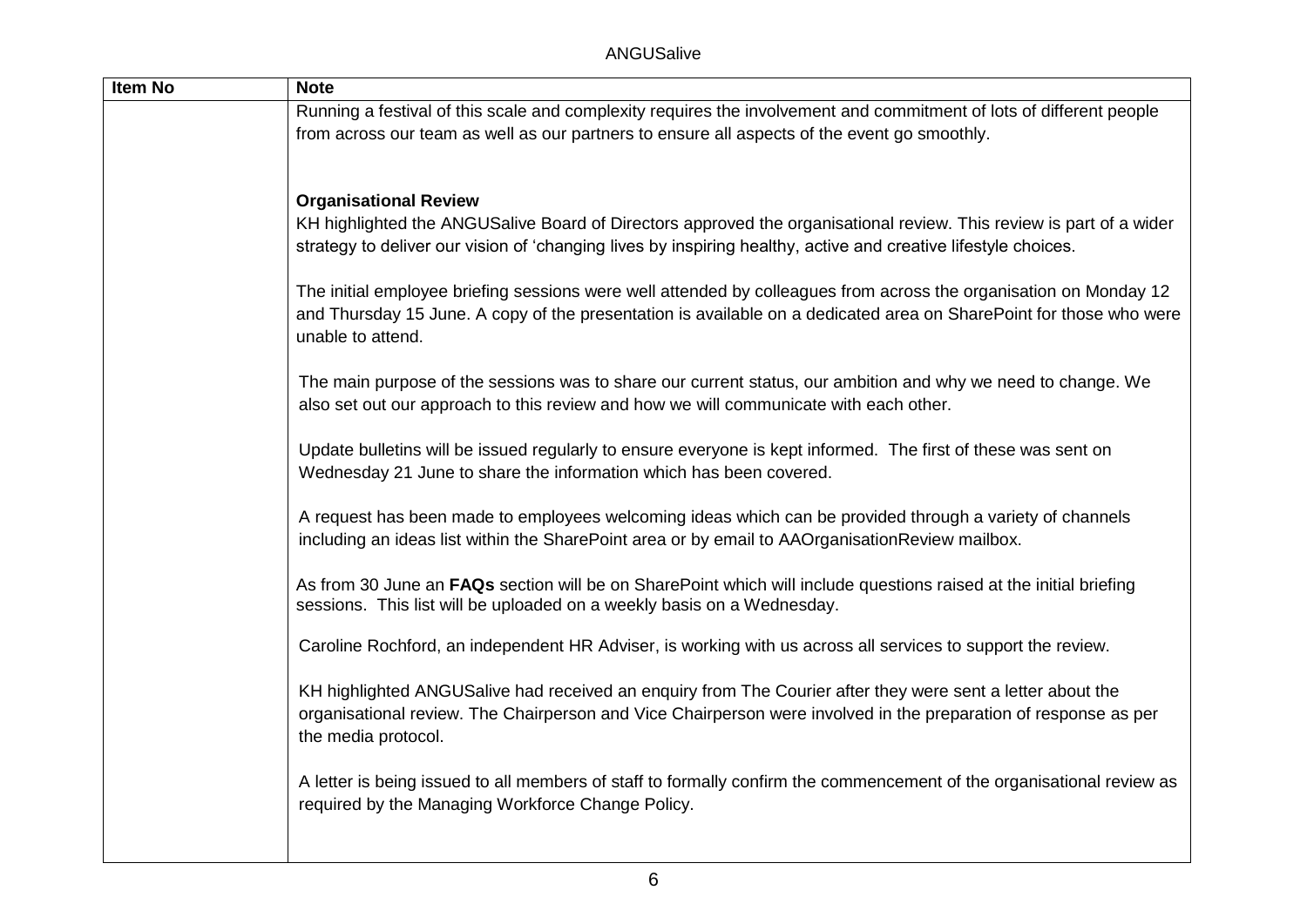ANGUSalive

| <b>Item No</b> | <b>Note</b>                                                                                                                                                                                                                                                                                                                     |
|----------------|---------------------------------------------------------------------------------------------------------------------------------------------------------------------------------------------------------------------------------------------------------------------------------------------------------------------------------|
| 7.             | Report 31_17 Internal Audit Annual Plan Progress Report                                                                                                                                                                                                                                                                         |
|                | The Board noted the progress in the completion of the ANGUSalive annual internal audit plan for 2017/18 and the<br>planned dates when the summary of the audit report findings will be reported.                                                                                                                                |
|                | CW & IS to review what actions are in place at present. CW agreed to re-assess the due dates on IAM_0002 &<br>IAM_003.                                                                                                                                                                                                          |
| 8.             | Report 32_17 Angus Alive Assignment Brief 2017/18 AA17-02- GDPR readiness                                                                                                                                                                                                                                                       |
|                | CW advised the audit will consider if actions are being taken to review arrangements for personal data held by<br>ANGUSalive, and any other organisation on their behalf, to ensure procedures are in place to achieve compliance<br>with the new General Data Protection Regulations (GDPR) which come into force in May 2018. |
|                | The Board noted ANGUSalive will use information produced by Angus Council to help plan for this work.                                                                                                                                                                                                                           |
|                | CW highlighted the audit will review the action taken to prepare ANGUSalive for the changes in GDPR which will be<br>undertaken in two phases. Phase 1 output will be a memo and Phase 2 output will be a report. Both will be to the<br>ANGUSalive Chief Executive, with a summary of the outcomes to the ANGUSalive Board.    |
|                | The Board agreed the content of report 32_17                                                                                                                                                                                                                                                                                    |
| 9.             | Report 33_17 Internal Audit Report ANGUSalive Annual Report 2016/17                                                                                                                                                                                                                                                             |
|                | CW outlined the Annual Report summarises conclusions and key findings from internal audit work undertaken within<br>ANGUSalive during the year ending 31 March 2017. It includes a review of ANGUSalive's internal control systems.                                                                                             |
|                | CW advised sufficient and appropriate audit procedures have been conducted and evidence gathered to support the<br>basis and the accuracy of the conclusions reached and contained in this report.                                                                                                                              |
| 10.            | <b>Report 34_17 Finance Update</b>                                                                                                                                                                                                                                                                                              |
|                | The Board noted the content of this report.                                                                                                                                                                                                                                                                                     |
|                | The Board unanimously agreed the recommendation of £250,000 for equipment refresh via the Renewal & Repair<br>Fund, £100,000 for specific projects / service developments in 2017/18 where details will be provided to the Board in                                                                                             |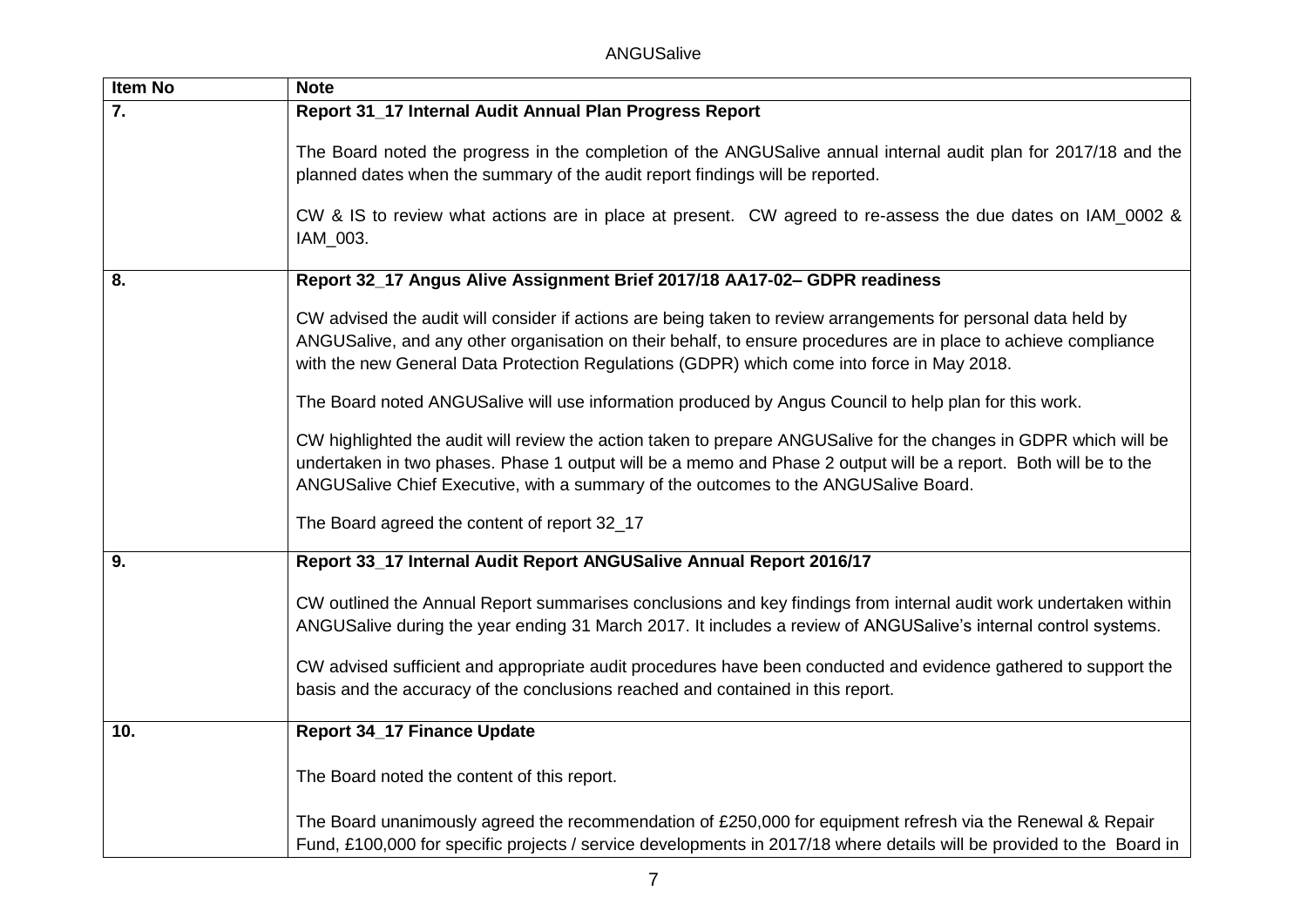| <b>Item No</b> | <b>Note</b>                                                                                                                                                                                                                                                                                                                                 |
|----------------|---------------------------------------------------------------------------------------------------------------------------------------------------------------------------------------------------------------------------------------------------------------------------------------------------------------------------------------------|
|                | due course to provide an update on how the money is being utilised to support the organisation.                                                                                                                                                                                                                                             |
|                | The Board further unanimously agreed the balance of £308,000 roll into ANGUSalive's General Reserves which<br>increases the General Reserves to an unaudited level of £454,463.                                                                                                                                                             |
|                | KL confirmed a specific reserves policy is to be developed and presented to the Board for approval. Setting such a<br>policy based on specific percentage contributions to the Renewal & Repair, General Reserves, etc. will be<br>considered, however it is recognised that there must be a degree of flexibility retained in this regard. |
|                | IL to provide a further update to the Board in due course. KL confirmed IL has consulted with HRL who advised<br>reserves should be prudent but not necessarily 3 month operating income.                                                                                                                                                   |
|                | KL confirmed VAT returns for the $2^{nd}$ , $3^{rd}$ and $4^{th}$ quarters of 2016/17 have been completed in house by Finance with<br>no external advisor support required.                                                                                                                                                                 |
| 11.            | Report 35_17 iKNOWAngus VisitScotland Information Partner scheme                                                                                                                                                                                                                                                                            |
|                | The Board noted the information contained within the report on a new ANGUSalive partnership with VisitScotland in<br>the provision of tourist information from libraries, museums and Angus Archives.                                                                                                                                       |
| 12.            | Report 36_17 Angus Council Support Services Arrangements - update                                                                                                                                                                                                                                                                           |
|                | The Board noted the information contained within the report in relation to support services arrangements Angus<br>Council provide to ANGUSalive.                                                                                                                                                                                            |
|                | The Board approved the Chief Executive to negotiate with Angus Council representatives with regards to what future<br>support service arrangements will be.                                                                                                                                                                                 |
| 13.            | Report 37_17 Proposed Business Improvement District for Carnoustie                                                                                                                                                                                                                                                                          |
|                | KF & DC declared an interest in Report 37_16.                                                                                                                                                                                                                                                                                               |
|                | IS to seek clarification on the business plan where it states "All charitable organisations except charity retail shops                                                                                                                                                                                                                     |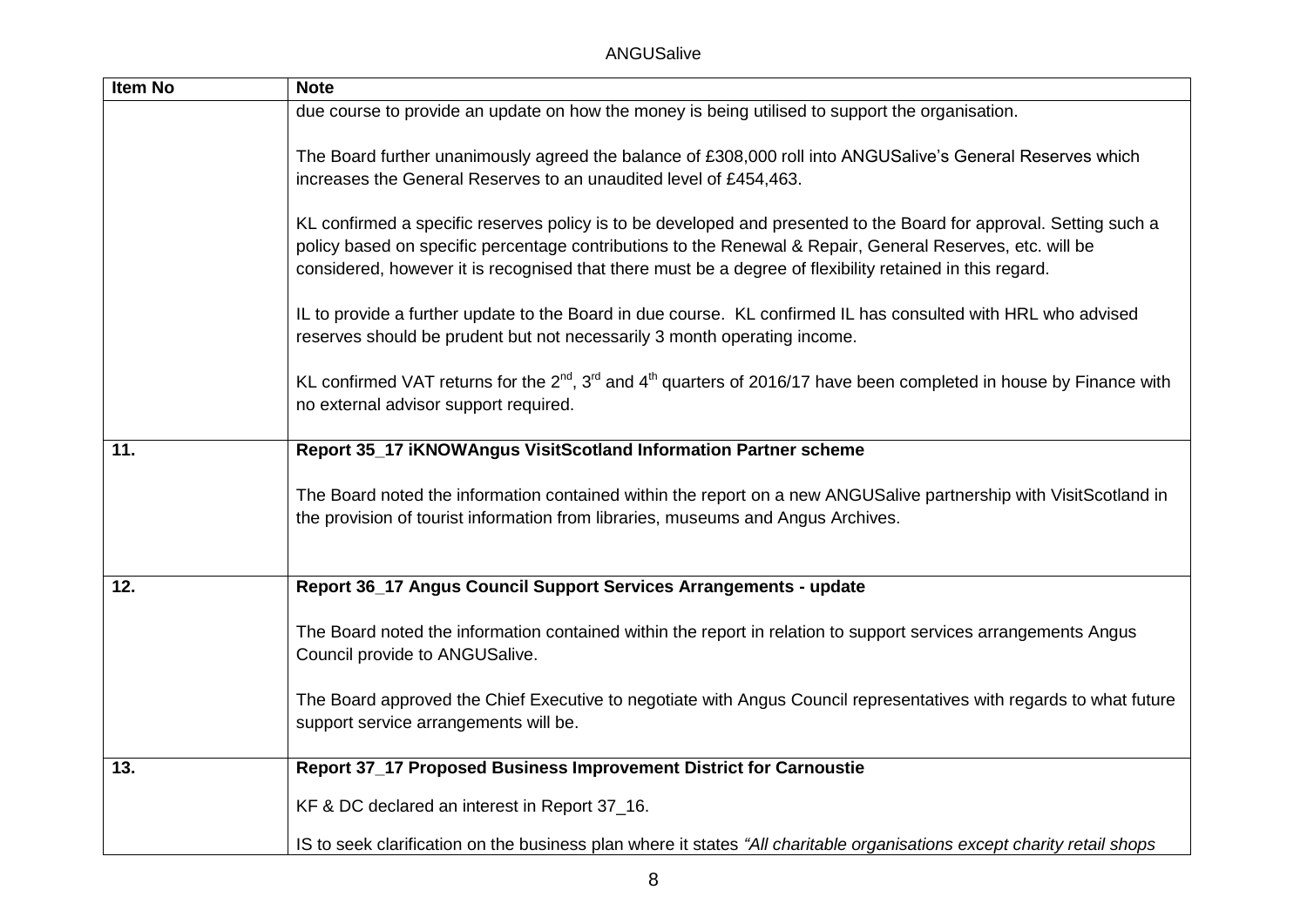| <b>Item No</b> | <b>Note</b>                                                                                                                                                                                                               |
|----------------|---------------------------------------------------------------------------------------------------------------------------------------------------------------------------------------------------------------------------|
|                | are excluded but will be invited to pay an appropriate levy as an Associate member if they agree the implementation<br>of the BID will benefit them" page 25 and confirm what the criteria is for charity status.         |
|                | The Board considered the information in relation to a business improvement district for Carnoustie and agreed to<br>abstain from the vote.                                                                                |
|                | Of the 8 directors present at the meeting 2 voted yes, 1 voted no, 4 voted to abstain and 1 did not participate in the<br>vote.                                                                                           |
|                | KH was requested to confirm what actions needed to be taken for ANGUSalive to abstain.                                                                                                                                    |
| 14.            | <b>ANGUSalive Policy and Document Conversion</b>                                                                                                                                                                          |
|                | The following policies were noted by the Board.                                                                                                                                                                           |
|                | <b>Banked Leave</b>                                                                                                                                                                                                       |
|                | <b>Parental Leave</b>                                                                                                                                                                                                     |
| 15.            | Any other competent business                                                                                                                                                                                              |
|                | ANGUSalive 2017 Sports Awards - Friday 16 March 2017                                                                                                                                                                      |
|                | CK requested the Board discuss the availability of an Independent Director to sit on the selection panel and the<br>Chairperson to confirm.                                                                               |
|                | The review of applications has been confirmed as Tuesday 16 January 2018 - 2-5pm Boardroom.                                                                                                                               |
|                | All Board members were asked to hold the date in their diary.                                                                                                                                                             |
|                | <b>Forfar Loch - Toilet Provision</b><br>CB enquired about toilet provision at Forfar Loch. This has been discussed at a previous meeting and is not an<br>ANGUSalive issue.                                              |
|                | <b>Carnoustie Library Refurbishment</b><br>FD confirmed the refurbishment is on schedule and due to open is September 2017 although external<br>communications still advise Autumn to allow for unforeseen circumstances. |
|                | FD also confirmed Montrose library is the next facility to be refurbished and work is due to commence this Autumn.                                                                                                        |